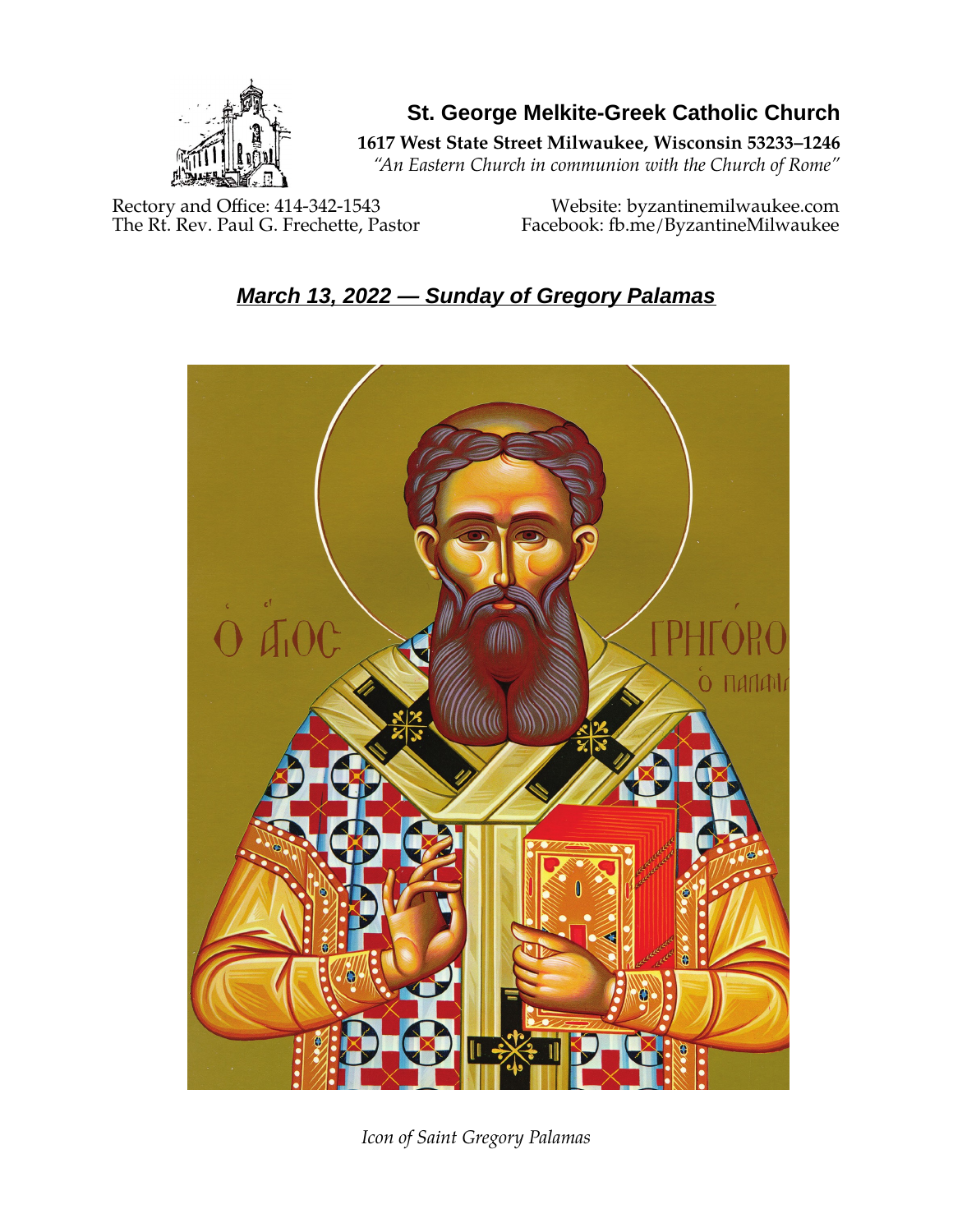#### **St. George Melkite-Greek Catholic Church**

**1617 West State Street Milwaukee, Wisconsin 53233–1246**

*"An Eastern Church in communion with the Church of Rome"* Rectory and Office: 414-342-1543 Website: [byzantinemilwaukee.com](https://byzantinemilwaukee.com/)

The Rt. Rev. Paul G. Frechette, Pastor Facebook: fb.me/ByzantineMilwaukee

## *Divine Liturgy*

*Livestreams and recordings of services on the parish's Facebook page: [facebook.com/pg/Byzan](https://www.facebook.com/pg/ByzantineMilwaukee/videos/)[tineMilwaukee/videos/.](https://www.facebook.com/pg/ByzantineMilwaukee/videos/) An account is not needed.*

**Intention:** Health, peace and salvation of MARY JO, JUDY and HELEN ZACHOW (req. by Jan Taylor)

#### **Hymns**

**Troparion of the Resurrection (Tone 1):**While the stone was sealed by the Jews and soldiers were watching your sacred body, You rose, O Savior, on the third day, giving life to the world. Wherefore, O Giver of life, the powers of heaven cried out: Glory to your resurrection, O Christ. Glory to your kingdom, glory to your Plan of redemption, O You who alone are the Lover of mankind.

**Troparion of St. George:** St. George: O Great among the saints and glorious martyr, George, since you are a deliverer of captives, a doctor for the sick and a noble attendant to kings, intercede for us to Christ God, that he may save our souls!

**Kontakion of the Annunciation:** Triumphant leader to you belongs our prize of victory! And since you saved us from adversity, we offer you our thanks. We are your people O mother of God! So as you have that invincible power, continue to deliver us from danger that we may cry out to you Hail, O Virgin and bride ever pure.

**Hirmos:** In you, O full of grace, all creation exults, the hierarchy of angels together with the race of men: in you, sanctified Temple, spiritual Paradise, Glory of virgins of whom God took flesh from whom our God who exists before the world, became a child! For He has made your womb his throne, making it more spacious than the heavens. In you, O Woman full of grace, all creation exults: glory to you!

**Prokimenon:** You, O Lord, will keep us and preserve us always from this generation.

*Stichon:* Save me, O Lord, for there is no longer any holy man, for truthfulness has vanished from among the children of men.

**Apostolic Reading:** Hebrews 1:10-2:4

You in the beginning, O Lord, did found the garment, and as clothing shall you change earth, and the heavens are works of vourthem, and they shall be changed. But you hands. They shall perish, but you shall con-are the same, and your years shall not fail tinue; and they shall all grow old as does a (Ps. 101: 26-28)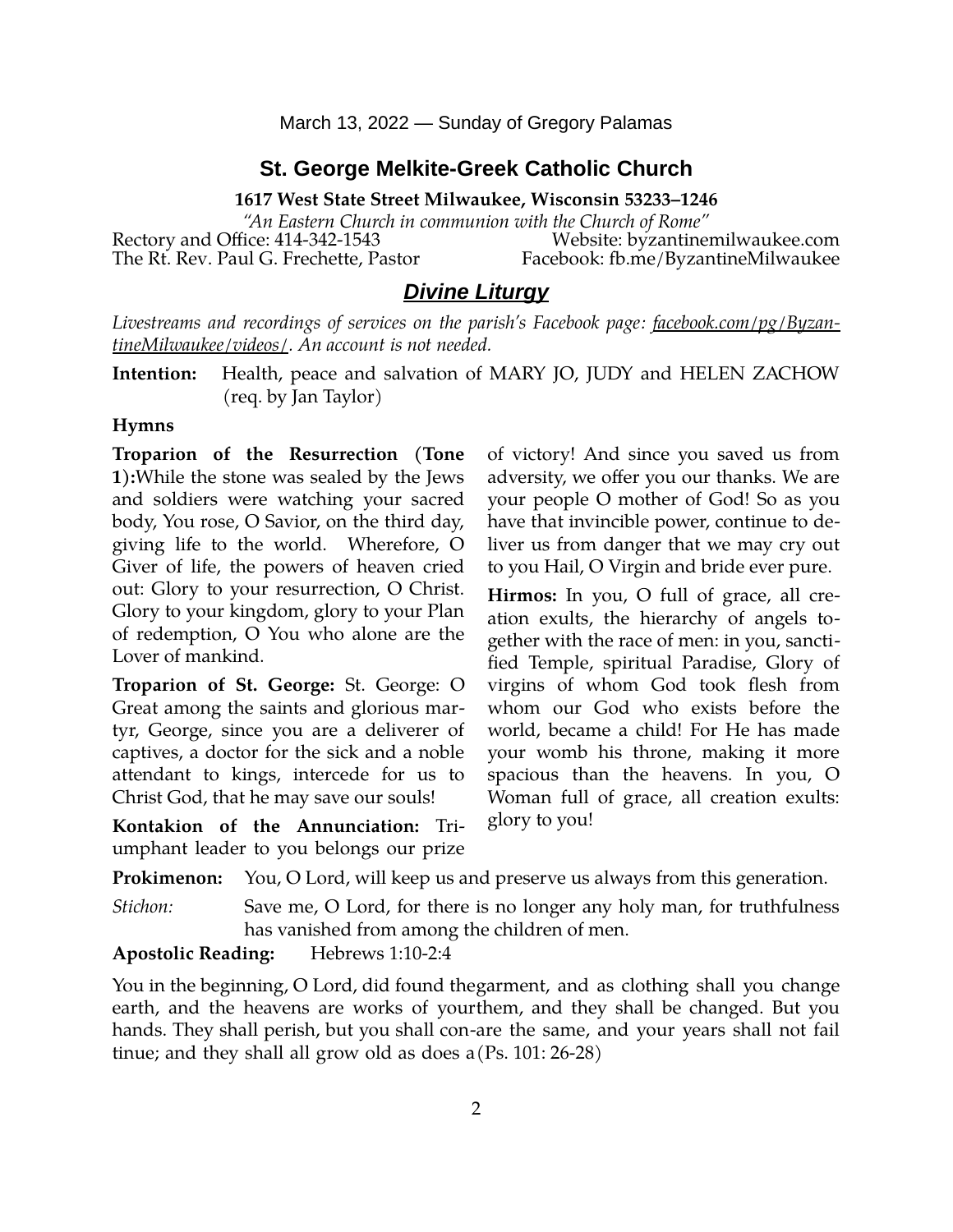#### March 13, 2022 — Sunday of Gregory Palamas

Now, to which of the angels has he ever lest perhaps we drift away. For if the word said, "Sit at my right hand, until I make spoken by angels proved to be valid, and your enemies the footstool at your feet" (Ps. every transgression and disobedience re-109: 1)? Are they not all ministering spirits, ceived a just punishment, how shall we essent for service, for the sake of those who cape if we neglect such a great salvation? shall inherit salvation? That is why we should all the more was confirmed to us by those who heard it. For it was first announced by the Lord and

earnestly observe the things we have heard,

- **Alleluia:** Your favor, O Lord, I will sing forever; from generation to generation my mouth will proclaim your faithfulness.
- *Stichon:* For you have said, "My kindness is established forever." In heaven you have confirmed your faithfulness.
- **Gospel:** "To the paralytic: your sins are forgiven", Mk 2:1-12

At that time Jesus entered Capharnaum, and it was reported that he was at home. And immediately many gathered together, so that there was no longer room, not even around the door. And he spoke the word to them. And they came, bringing to him a paralytic, carried by four. And since they could not bring him to Jesus because of the crowd, they uncovered the roof where he was, and, having made an opening, they let down the pallet on which the paralytic was lying. And Jesus, seeing their faith, said to the Paralytic, "Son, your sins are forgiven you." Now some of the Scribes were sitting there and reasoning in their hearts, "Why does this man blaspheme in this way? Who can forgive sins,

beside God?" And at once Jesus, knowing in his spirit that they so reasoned within themselves, said to them, "Why are you arguing these things in your hearts? Which is easier, to say to the paralytic, 'Your sins are forgiven you,' or to say, 'Arise, and take up your pallet, and walk'? But that you may know the Son of Man has power on earth to forgive sins" ― he said to the paralytic  $-$  "I say to you, arise, take up your pallet, and go to your house," And immediately he arose and, taking up his pallet, went forth in the sight of all, so that they were all amazed, and glorified God, saying, "Never did we see anything like this!"mouth will proclaim your faithfulness.

#### **Stewardship**

Last Sunday: donations=\$154.52; candles=\$4.00; ordinary collections=\$1180.00. Thanks for your generosity!

Owed to eparchy (assessment, retirement and medical insurance; last updated March 12, 2022): \$38,361

Want to automate donations? One-time or monthly payments via **PayPal**: <u>byzantinemil-</u> [waukee.com/donate.](https://byzantinemilwaukee.com/donate/) Use your bank's **online billpay** (payee information): St. George's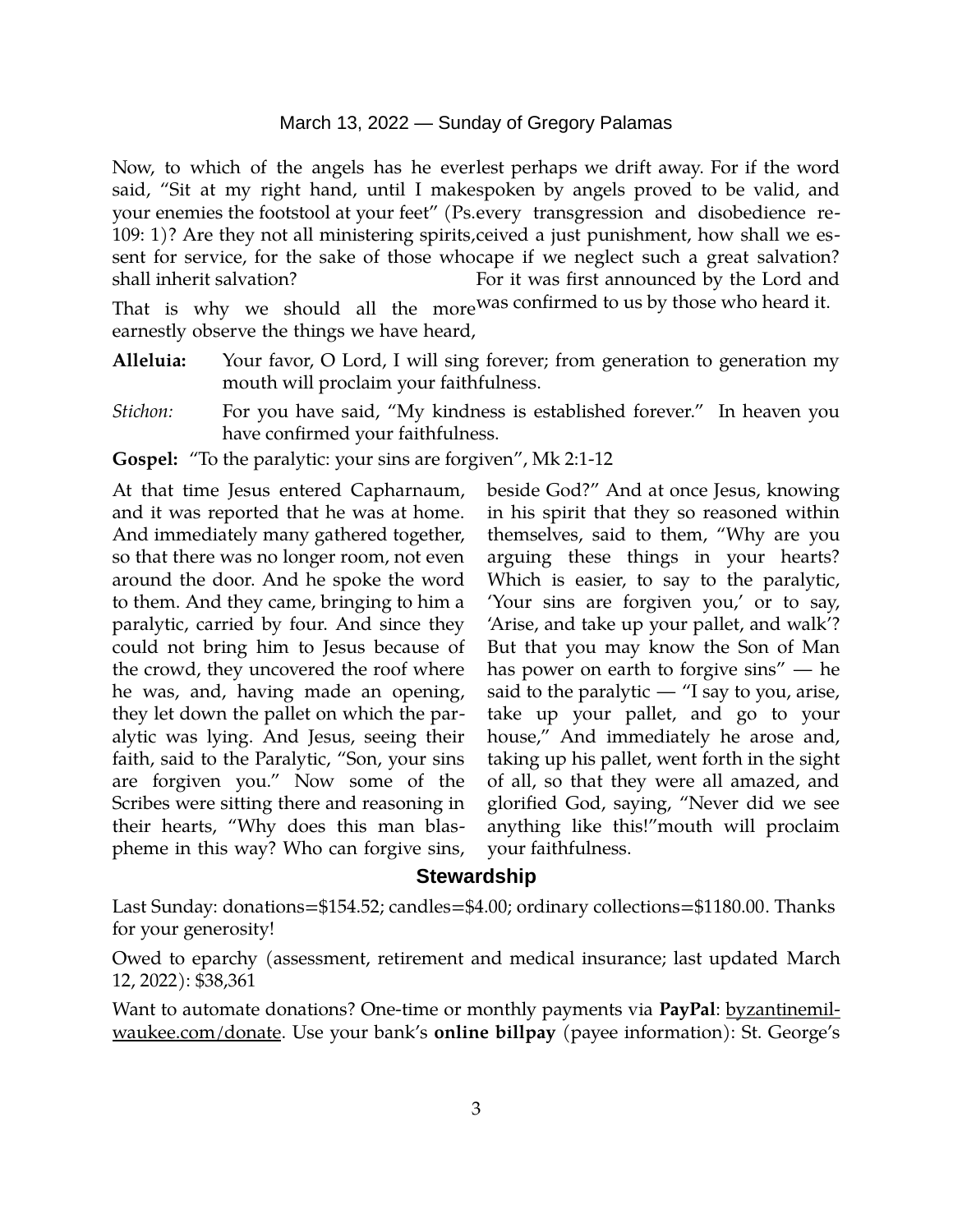#### March 13, 2022 — Sunday of Gregory Palamas

Syrian Congregation · 1617 W State St · Milwaukee, WI 53233-1246; phone: (414) 342- 1543; email: [info@byzantinemilwaukee.com](mailto:info@byzantinemilwaukee.com).

#### **Prayer List**

Please remember—All those who are sick and in need: Alice Herro\*, Nick Langenfeld, Barb Moden (sister of Jan Taylor), Eva Nora (niece of the Noras), Bob Peterson, Joe Radanovich, the Rebholz family, Eva Saseen (Theresa and Janelle Herro's niece), Jan Taylor, Kathy Tomaz, John Zambo and Kathy Zambo. For those we have been asked to pray for: Justin & Krysten Hager (Jan Taylor). For those who have died: Margaret Littlefield (mother of Fr. Philaret).

\* Please particularly remember Alice Herro who has been having health issues recently.

## **Schedule for This Week**

|          | Wednesday: 6pm Great Compline      |  |
|----------|------------------------------------|--|
| <b>.</b> | $\sim$ $\sim$ $\sim$ $\sim$ $\sim$ |  |

| rriaay: |  | bpm Akathist Service |
|---------|--|----------------------|
|         |  |                      |

**Sunday:** *Third Sunday of Lent*

10:30am Divine Liturgy

## **Coming Up**

| March 25 <sup>th</sup> : | Annunciation of the Mother of God |
|--------------------------|-----------------------------------|
| April $10^{th}$ :        | Palm Sunday                       |
|                          | Pancake Breakfast                 |
| April $17th$ :           | <b>Holy Resurrection</b>          |
|                          |                                   |

## **Practical Suggestions for Fasting**

Fasting, like prayer, is something we can grow into. If you are not accustomed to fasting, it can be helpful to begin at one level and deepen your practice as your grow in your life in Christ. The following plan might be helpful.

**Beginning level:** On Wednesdays and Fridays do not eat any meat and offer a brief prayer several times throughout the day. During the fasting seasons of Great Lent and the Dormition Fast, attend at least one Leneten Service each week. Before the Presanctified Liturgy during Great Lent, do not eat anything for several hours.

**A deeper level:** In addition to the above, on fast days, do not eat anything before noon and no meat thereafter. Keep additional fast days during the fasting seasons. During Great Lent, in addition to avoiding meat on Wednesdays and Fridays, also avoid dairy products. Attend two Lenten Services weekly and preform some act of charity each day

**A further level:** In addition to the above, keep each day in the fasting seasons as a fast day. Attend all the Divine Services during the fasting seasons. Replace entertainments such as TV, movies, shopping, etc. with prayer, spiritual reading and acts of charity.